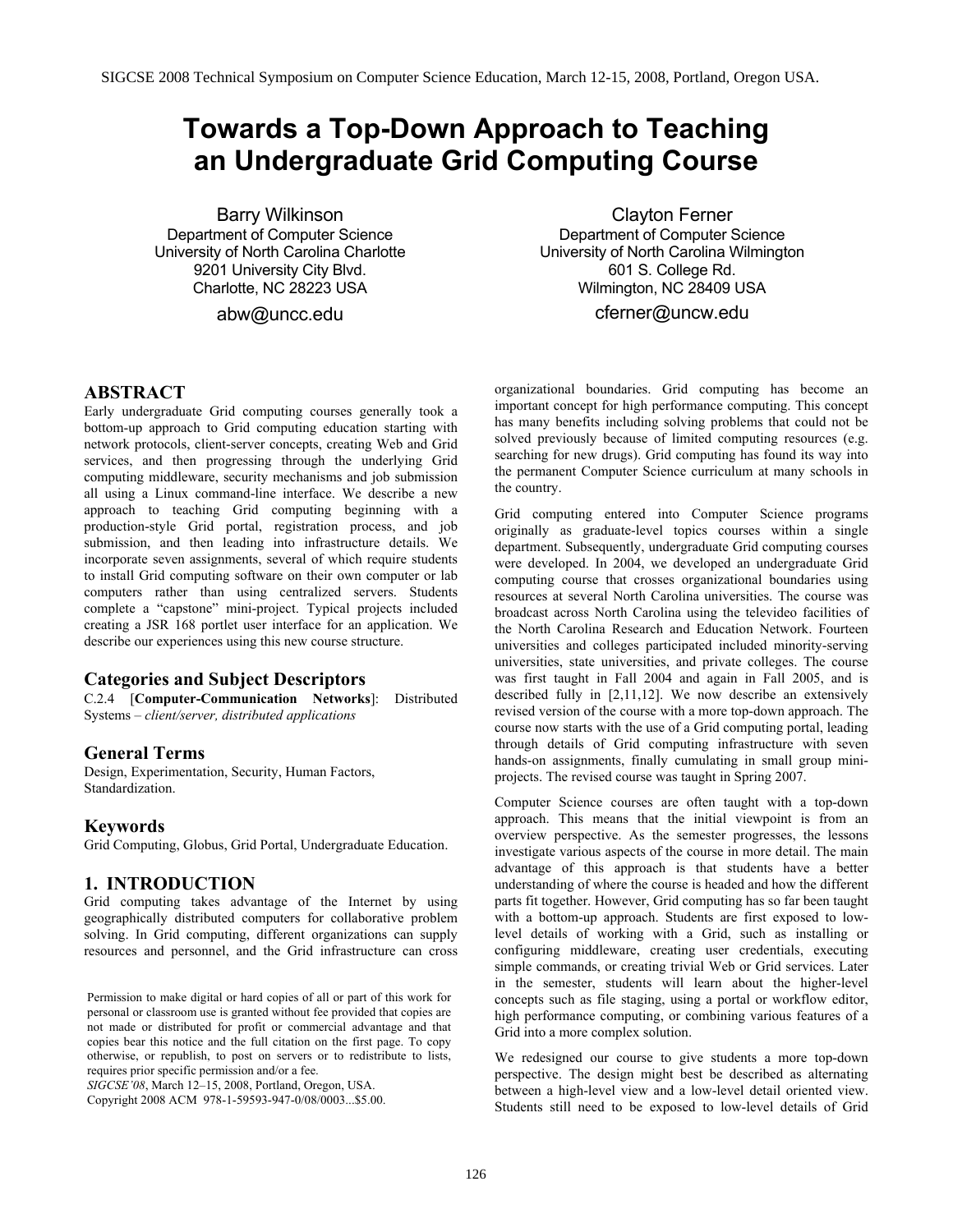computing fairly early in the semester to give time for them to deal with more complex concepts. However, we feel that the new design gives students a new perspective that puts all lessons into a cohesive context. In this paper, we discuss the design of the course and our efforts to change the perspective to a top-down approach.

## **2. RELATED WORK**

One of the first funded projects for teaching Grid computing at the undergraduate level was an NSF Course, Curriculum, and Laboratory Improvement (CCLI) project awarded to Bina Ramamurthy and Bharat Jayaraman in 2003 [6]. This was a collaborative project between SUNY at Buffalo and SUNY College at Geneseo. The project resulted in courses being offered at the advanced undergraduate level from a distributed computer system perspective beginning with RMI (remote method invocation). In 2004, NSF funded two further CCLI projects on undergraduate Grid computing education. In one project, investigators at the University of Arkansas (Amy Apon) and at Lewis and Clark College (Jens Mache) developed a collaborative undergraduate Grid computing course [7]. In the other project, investigators at UNC-Charlotte (Barry Wilkinson), Western Carolina University (Mark Holliday), and UNC-Wilmington (Clayton. Ferner) developed a collaborative undergraduate Grid computing course [8]. We describe in this paper a continuation of that project. All previous projects concentrated upon commandline interfaces and distributed computing techniques [1, 3, 4, 5].

# **3. COURSE DETAILS**

#### **3.1 Student Resources**

The course home page, located at http://www.cs.uncc.edu/~abw/ITCS4146S07/ provided access to everything the students needed, including more than 800 PowerPoint lecture slides, reading list, assignment instructions, WebCT for assignment submission and multiple-choice quizzes, course Grid portal, and streaming video recordings of classes available to students during the semester. Figure 1 shows a sample of the streaming video with the three universities that participated in the course experiment (UNC-Asheville, UNC-Charlotte, and UNC-Wilmington). Previously, we had many universities participating in the course, but because of the major changes we made, we limited participation.



**Figure 1. NCREN Streaming video of class** 

Some new and revised assignments called for students to install complex Grid computing software on their own computer (or lab computers) rather than use the main Grid computing systems. Past experience with students using a central system for software development was fraught with problems, as we shall describe later. The software is available for Windows, Linux, and Mac although all the students in the class of Spring 2007 used Windows systems. Using personal or lab computers was one of the successes of the redevelopment. Of course, we had to establish at the beginning that everyone had access to a computer.

## **3.2 Assignment 1: Using a Grid Portal**

We started the course with an early assignment in the first class even before getting into the details of Grid computing, which asked students to register themselves as users using a Grid portal. Our Grid portal is based upon the Gridsphere toolkit [9], a widely used portal toolkit in production Grids. A Grid portal provides single sign-on to all Grid resources, that is, once logged in with a password, access can be made to reach local and distant resources without having to supply passwords subsequently. The course Grid portal is shown in Figure 2.



**Figure 2. Main portal login page** 

We installed the PURSe registration portlet [10], which greatly simplifies account set-up. Students select the registration tab on the portal main page, which leads them to the PURSe registration form shown in Figure 3. They then enter details and request an account.

| di Home PRI Netscape QL Search   C Instant Message   WebMail   C Radio   C People   C Yellow Pages   C Download   C Calendar   C Channels<br>C Search Schichlight   Office-Und Blocked: 0<br>/ Form Fil ▼ Gear Browser History Hillyews 22 Email<br>Viewther<br>⊠<br>The requested resource<br> |
|-------------------------------------------------------------------------------------------------------------------------------------------------------------------------------------------------------------------------------------------------------------------------------------------------|
|                                                                                                                                                                                                                                                                                                 |
|                                                                                                                                                                                                                                                                                                 |
|                                                                                                                                                                                                                                                                                                 |
|                                                                                                                                                                                                                                                                                                 |
| available                                                                                                                                                                                                                                                                                       |
|                                                                                                                                                                                                                                                                                                 |
|                                                                                                                                                                                                                                                                                                 |
|                                                                                                                                                                                                                                                                                                 |
|                                                                                                                                                                                                                                                                                                 |
|                                                                                                                                                                                                                                                                                                 |
|                                                                                                                                                                                                                                                                                                 |
|                                                                                                                                                                                                                                                                                                 |
|                                                                                                                                                                                                                                                                                                 |
|                                                                                                                                                                                                                                                                                                 |
|                                                                                                                                                                                                                                                                                                 |
|                                                                                                                                                                                                                                                                                                 |
|                                                                                                                                                                                                                                                                                                 |
|                                                                                                                                                                                                                                                                                                 |

**Figure 3. Registration portlet**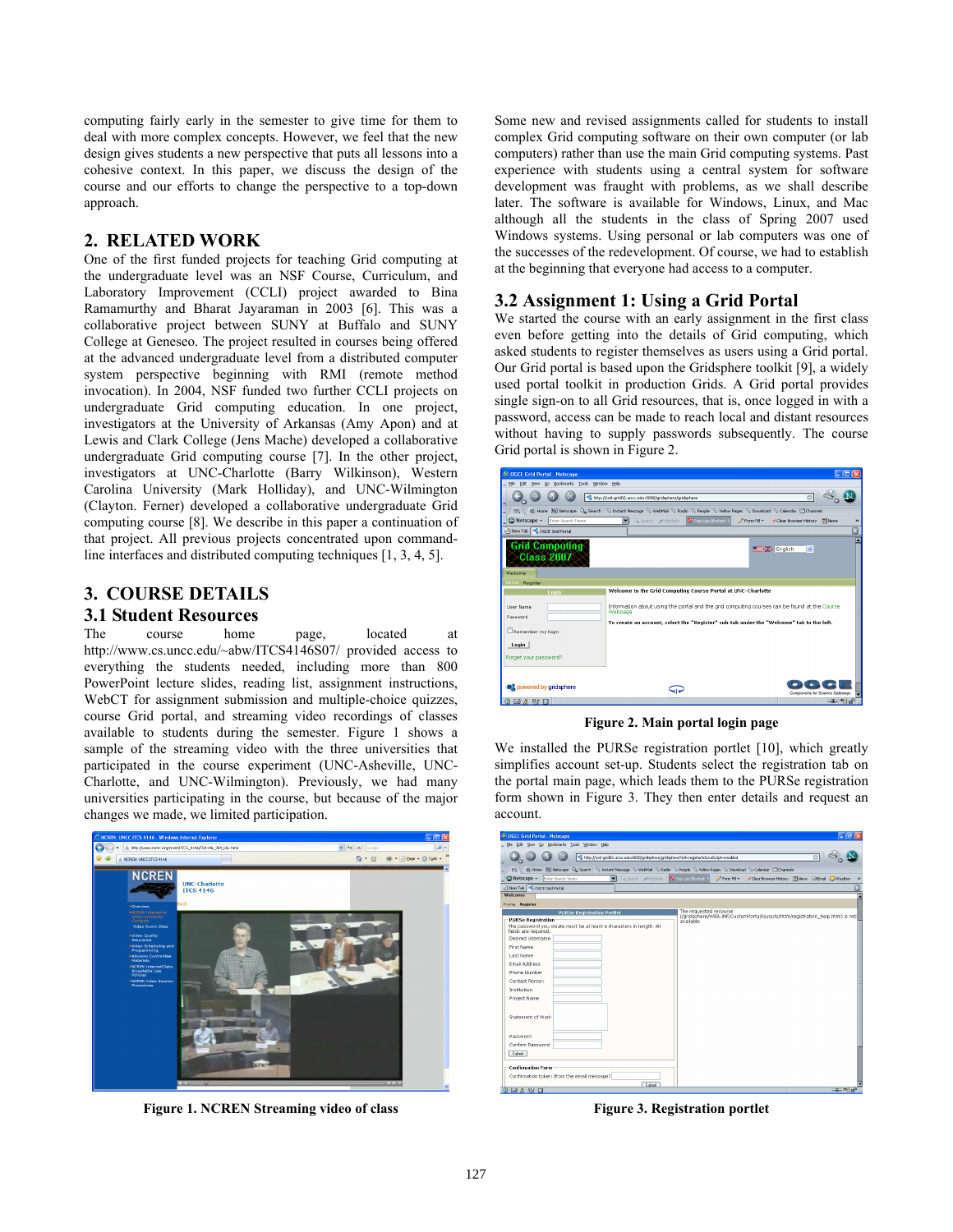

**Figure 4 Registration process** 

Behind the scenes, a number of activities occur as illustrated in Figure 4. These activities are somewhat hidden from the students at this stage. Student will not understand the creation of credentials (private key and certificate request). Although the students did not yet understand what is happening for them, they are becoming oriented to the Grid through the portal interface. It was important for the students to do these first few steps immediately so that we could get certificates signed and issued and they could proceed with the rest of the assignment.

After certificates were signed and placed on the MyProxy server, students could complete the assignment, again using the portal, by getting a proxy and submitting a simple job to execute on the Grid. They test the system with a prewritten job (Linux echo command). They then write a simple program in Java (factorial program), compile it to a class file on their own or a lab computer, which is then uploaded into the server for execution using the GridFTP portlet within the portal. Hence, students get experience in using the portal to do some basic tasks.

While the students are working on this first assignment, we delivered the lectures on an overview of Grid computing, including topics such as Grid computing concepts, virtual organizations, computational Grid projects, Grid computing networks, Grid computing infrastructure, and software components. Up to this point, the students have been introduced to the concept of a Grid as a computing resource. They know that there are machines they can put to use to accomplish some task. How that happens was still a mystery to them.

# **3.3 Assignment 2: Using the Grid Through a Command Line**

In the second assignment, students accomplish the same tasks as in Assignment 1, except that everything is done through the command line. Students must create a certificate request, submit it to the Certificate Authority, create a job submission file, and submit the job to the Globus Grid Resource Allocation and Management (GRAM). The assignment has not changed significantly from previous offerings of the course. However, we still include the assignment to contrast job submission from a command line interface against a portal interface as well as to give students a perspective of what the portal is doing for them under the surface.

In the lectures at this point, we cover the command line interface approach to Grid computing as well as delivered lectures on XML, Job Management, Web Services, and Security.

# **3.4 Assignment 3: Using a Scheduler to Submit a Job**

Next in the course are lectures on schedulers and an assignment using a scheduler such as Condor or Sun Grid Engine. We used Condor in Fall 2004 and Sun Grid Engine in Fall 2005. Sun Grid Engine required a third-party adapter for the Globus Grid computing software but has a nice GUI interface. For Spring 2007, we returned to Condor as it provides interesting features for job matching through ClassAd and workflow though DAGMan and is widely used as a cluster scheduler. There is also a Grid version of Condor called Condor-G.

In the assignment, students are asked to create a job submission file and submit a job to the Condor scheduler. It was our intention that the students be able to submit jobs to the Globus container through Condor as well as to Condor through Globus, giving them a view of local versus meta-scheduling, but this was left for a future offering of the course together with true meta-scheduling. We did however have a guest speaker later in the course describe real-life meta-scheduling using Gridway.

# **3.5 Assignment 4: Installing the GT4 Core and testing a simple GT4 Grid service**

The next part of the course is a return to the low-level details of creating a Grid service, which is a key aspect of recent of Grid middleware. We delivered lectures on concepts such as Globus 4.0 Grid services, using Web services for Grid computing, stateful Web services, Grid computing standards, Open Grid Services Architecture (OGSA), Web Services Resource Framework (WSRF), programming GT 4.0 Grid services, and the GT 4.0 container. Students are given an assignment to create, build, and deploy a Grid service, then use the Grid service by creating, building, and using a client.

In previous offerings of the course, this assignment was done earlier in the course and required students to use one of the servers at their institution. However, this did not work out well. The original Grid service assignment required students to create their own Grid service, which requires a Grid service container host. Using one container (or multiple containers operating on different ports) requires all students' services to be uniquely named, which was done previously by running a script that renamed student services. When a student needed to modify and re-deploy the service, it was necessary to restart the container to see the service. Students would do this many times and redeployment would affect all students using the same container. It was easily possible to overload or crash the system. Asking students to do the service development on their personal computers eliminated such problems. However, students needed to install the Globus core and associated software to do this work.

The software required for Spring 2007 was JDK 1.4.2+, Ant 1.5.1+, Python 2.4+, and Globus 4.0 core. Installing the software is quite easy to do although many students had not downloaded and installed such software before. The software required more low-level work than most Windows software they had installed. They had to obtain packages from different sources and set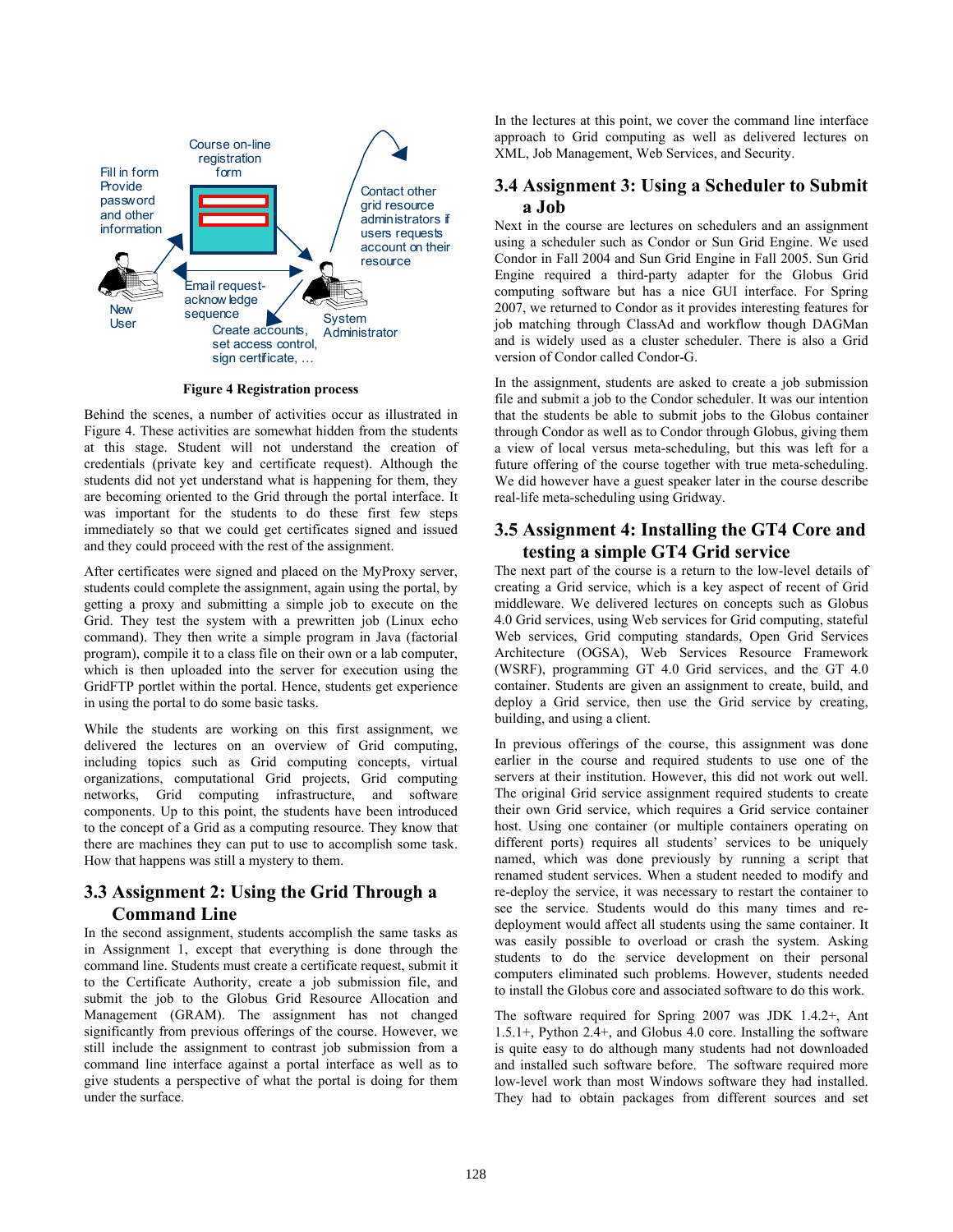environment variables and paths. Once installed, students needed to issue commands at a Windows command prompt.

We did provide a version of the assignment that used a server (basically the 2004/2005 assignment) as a backup plan for those students that might not be able to install the software, but all of the students managed to install the software on Windows computers. (None of the students in the Spring 2007 class used Linux or a Mac although they could have done so.)

## **3.6 Assignment 5: Using GridNexus to Create Workflows that use Web and Grid Services**

We returned to user interfaces in the next phase of the course and gave the students an assignment where they have to interact with Web services and submit jobs using a workflow editor. In this assignment, the students are asked to install the GridNexus workflow editor software and create workflows that would use Web and Grid services. Although the students used personal computers for GridNexus, the software functions as the client to services on a Grid machine. We wanted to have students use GridNexus to interact with the Grid service that they themselves built and deployed but this would be difficult for students who were not successful with Assignment 4. It is desirable to have each assignment be as self-contained as possible. Therefore, we provided the services the students could use in this assignment.

After configuring GridNexus to work with the services, students are asked to create workflows that created service instances, make use of them to accomplish some task, and then destroy the service instances. Students are also asked to submit a job to run on a remote machine using the workflow editor through the Globus GRAM. They could then contrast this job submission with using a Portal (Assignment 1), using a command line (Assignment 2), and using a scheduler (Assignment 3). Similar to a Portal, GridNexus will hide many of the low-level steps necessary to submit a job such as the construction of the job submission file.

### **3.7 Assignment 6: Portlet Design**

This was a completely new assignment for Spring 2007 in keeping with introducing a higher-level interface to students. It also required students to use their own computer. Students are asked to create, build, deploy, and use a portlet inside a portal container that they installed. It is necessary for them to install GridSphere and other software (such as ANT and Tomcat). After successfully installing and running the container and GridSphere, students then had to create a prewritten JSR 168 portlet, build it, deploy it in GridSphere, and then code their own portlet. Figure 5 shows a sample student portlet as a front-end to a simple math program.

| gridsphere portal framework                                                                                                                   | Logout<br>Welcome, Aurora<br>Cain |
|-----------------------------------------------------------------------------------------------------------------------------------------------|-----------------------------------|
| Administration   AC Math<br>Welcome                                                                                                           |                                   |
| <b>AC Math</b>                                                                                                                                |                                   |
| $2$ ? AC Math                                                                                                                                 | $\Box$                            |
| This portlet will add, subtract, multiply, or divide<br><b>INTEGER numbers.</b><br> 2<br>$2/5 = 0.4$<br>Add<br>Subtract<br>Multiply<br>Divide | 5                                 |
|                                                                                                                                               | March 23, 2007                    |

**Figure 5. Student Math Portlet** 

This may not look difficult, but it requires student to understand, code, and deploy a JSR 168 portlet. They have to write the underlying Java math program, which calls a JSP file (Java Server Pages) and modify several deployment descriptor XML files, get it to work, and write up the work in a report, all in a week or so (including installing the software).

# **3.8 Assignment 7: MPI Assignment**

At this stage in the course, we move on to parallel computing using MPI and high performance computing. Students are given an assignment to create a parallel program using MPI, build it, and submit it for execution on the Grid. In Assignment 7, students are asked to create MPI programs to implement matrix multiplication and dot product. (Students could install MPI on their own computer for code development if they wished although we are not aware of any who did.) We were only able to spend a few lectures on parallel computation, so we could not ask them to implement anything more complicated. Furthermore, the communication latencies between geographically distant processors are too large to make it feasible to employ parallel computation that requires a significant amount of communication. Applications that are suitable for parallel execution on a Grid include such things as "embarrassingly parallel" applications and Monte Carlo applications. However, an assignment such as this one only introduces the students to the possibilities that parallel execution promises as well as the elusiveness of speedup.

## **3.9 Mini-project**

The mini-project was also new for Spring 2007. Students worked in teams of three students. Each team is given the objective of creating a new Grid computing assignment that builds upon the previous assignments and concepts learned in the class, and produce an assignment write-up with the solution. The assignment should involve the creation of a Grid computing application combined with a graphical interface such as a workflow editor or a portal. Note the requirement of a high-level user interface. We provided students with a list of possible mini-project ideas, but they could design their own assignment. Whichever they chose, they had to present a single page write-up describing the idea for our approval by a published date, after which they could start in earnest. Students are asked to design the work as a class assignment that could be given to their classmates. We did this so that we might use their mini-projects as actual assignments in future classes. Furthermore, this requirement would give students a way to focus on the dissemination of the project. Finally, student teams had to prepare a report written as a class assignment and present to the class a 10-minute presentation of what they did, what they accomplished, and what they learned.

While students were working on their mini-projects, we invited three expert guests who are working on real-world Grid projects to give presentations on those projects. These presentations gave students an appreciation that Grids are more than just experimental systems.

### **4. EXPERIENCES**

Our experiences have been very positive. It does require immense work to prepare for a hands-on Grid computing course. It is critical that all assignments are fully tested prior to the start of class and that all computer systems are reliable and the software maintained. The assignments went much smoother by requiring